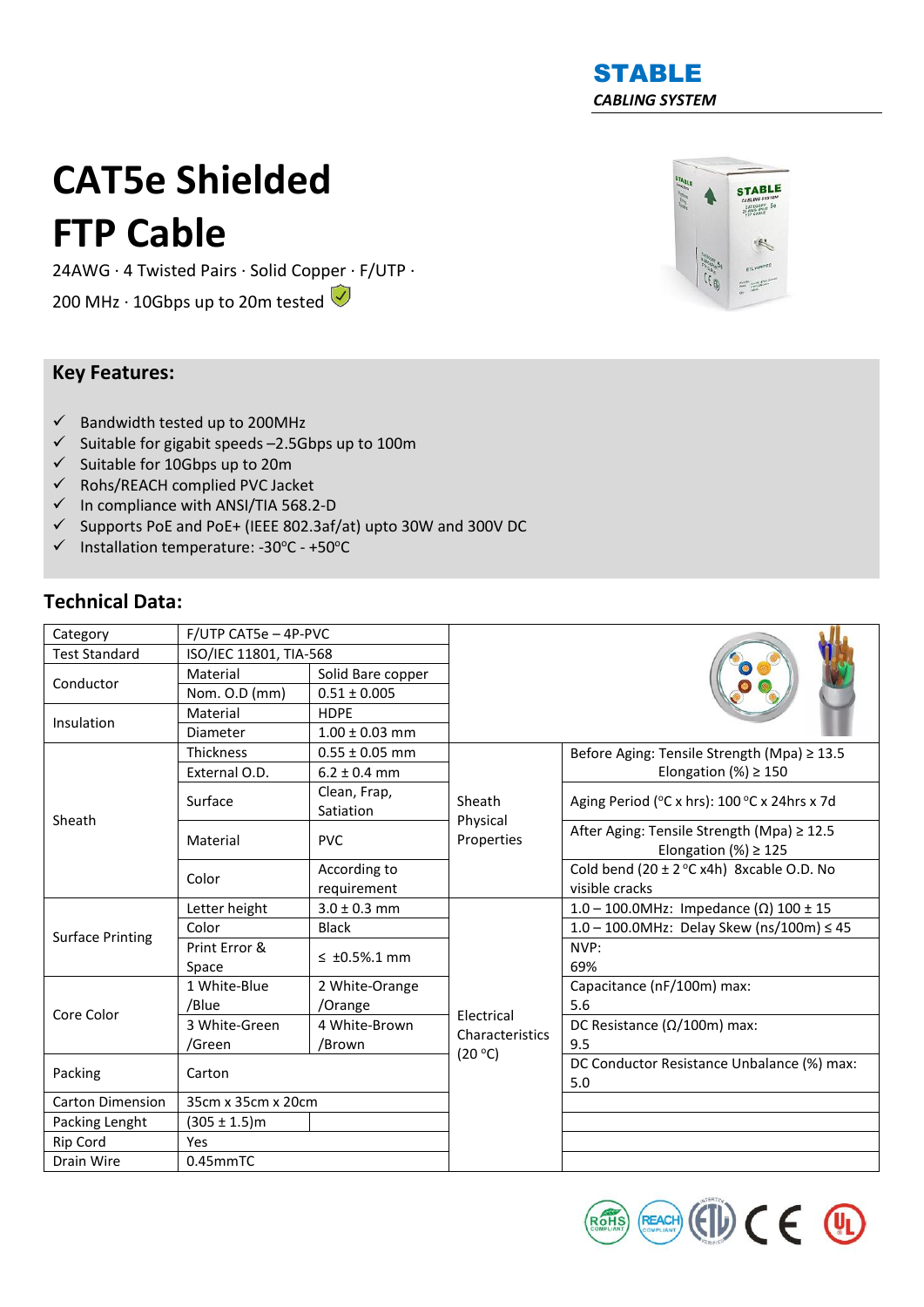

# **Technical Performance (100m):**

| <b>Frequency</b> | <b>Return Loss</b> | <b>Attenuation</b> | <b>NEXT</b> | <b>Phase Delay</b> |
|------------------|--------------------|--------------------|-------------|--------------------|
| (MHz)            | $\geq$ dB          | $\leq$ dB          | $\geq$ dB   | $\leq$ ns          |
| 1                | 20.0               | 2.0                | 65.3        | 570.00             |
| 4                | 23.0               | 4.1                | 56.3        | 552.00             |
| 8                | 24.5               | 5.8                | 51.8        | 516.73             |
| 10               | 25.0               | 6.5                | 50.3        | 545.38             |
| 16               | 25.0               | 8.2                | 47.2        | 543.00             |
| 20               | 25.0               | 9.3                | 45.8        | 542.05             |
| 25               | 24.3               | 10.4               | 44.3        | 541.2              |
| 31.25            | 23.6               | 11.7               | 42.9        | 540.44             |
| 62.5             | 21.5               | 17.0               | 38.4        | 538.55             |
| 100              | 20.1               | 22.0               | 35.3        | 537.60             |
| 200              | 18.00              | 32.4               | 30.8        | 536.50             |

| Frequency | <b>PSNEXT</b> | <b>ELFEXT</b> | <b>PSELFEXT</b> |
|-----------|---------------|---------------|-----------------|
| (MHz)     | $\geq$ dB     | $\geq$ dB     | $\geq$ dB       |
| 1         | 62.3          | 63.8          | 60.8            |
| 4         | 53.3          | 51.8          | 48.8            |
| 8         | 48.8          | 45.7          | 42.7            |
| 10        | 47.3          | 43.8          | 40.8            |
| 16        | 44.4          | 39.7          | 36.7            |
| 20        | 42.8          | 37.8          | 34.8            |
| 25        | 41.3          | 35.8          | 32.8            |
| 31.25     | 39.9          | 33.9          | 30.9            |
| 62.5      | 35.4          | 27.9          | 24.9            |
| 100       | 32.3          | 23.8          | 20.8            |
| 200       | 27.8          | 17.7          | 14.7            |